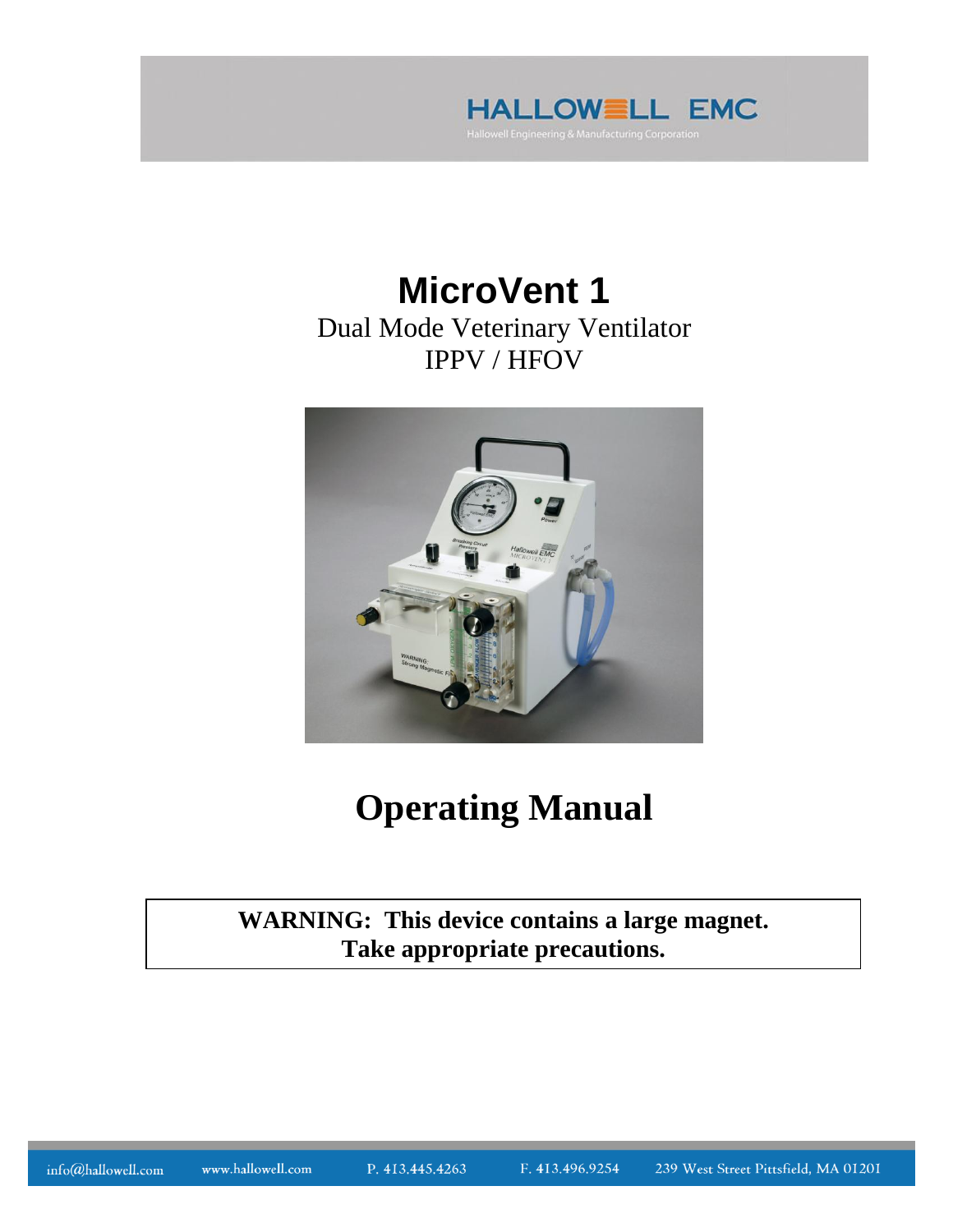### **USER/OWNER RESPONSIBILITY**

### **PLEASE READ THIS MANUAL BEFORE OPERATING YOUR MICROVENT 1**

This **Hallowell EMC** equipment is designed to function, as specified in this manual when operated and maintained in accordance with supplied instructions. This equipment must be periodically checked, maintained and components repaired and replaced when necessary for equipment to operate reliably. Parts that have failed, in whole or in part, exhibit excessive wear, are contaminated, or are otherwise at the end of their useful life, should not be used and should be replaced immediately with parts supplied by **Hallowell EMC** or parts which are approved by **Hallowell EMC**. Equipment that is not functioning correctly should not be used. This equipment and any of its accessories or component parts should not be modified.

The user/owner of this equipment shall have the sole responsibility and liability for any damage or injury to patients or property (including the equipment itself) resulting from operation not in accordance with that described in this manual or with maintenance not in accordance with authorized maintenance instructions, unauthorized repair or modification of the equipment or accessories, or from the use of components or accessories that have either been damaged or not authorized for use with this equipment by **Hallowell EMC**.

### **WARNINGS AND CAUTIONS**

Personnel operating the MicroVent 1 must become thoroughly familiar with the instruction manual prior to using the device with patients.

- **DO NOT** remove the back cover of the MicroVent 1. Refer all servicing to an authorized service technician.
- **DO NOT** place any objects or device near the MicroVent 1 that may be adversely affected by a **strong magnetic field**. From personal experience this includes digital cameras!
- **DANGER** Possible explosion hazard if the unit is used in the presence of flammable anesthetics.
- Before using the MicroVent 1 check that all connections are correct, verify that there is no leak in the system and that the unit is functioning properly.
- Any problems arising from an improperly functioning scavenging system is solely the user's responsibility.
- **OPENING THE UNIT BY UNAUTHORIZED PERSONNEL AUTOMATICALLY VOIDS ALL WARRANTIES AND SPECIFICATIONS. THE PREVENTION OF TAMPERING WITH THE UNIT IS EXCLUSIVELY THE USER'S RESPONSIBILITY: THE MANUFACTURER ASSUMES NO LIABILITY FOR ANY MALFUNCTION OR FAILURE OF THE MICROVENT 1 IF THE UNIT'S SEAL IS BROKEN.**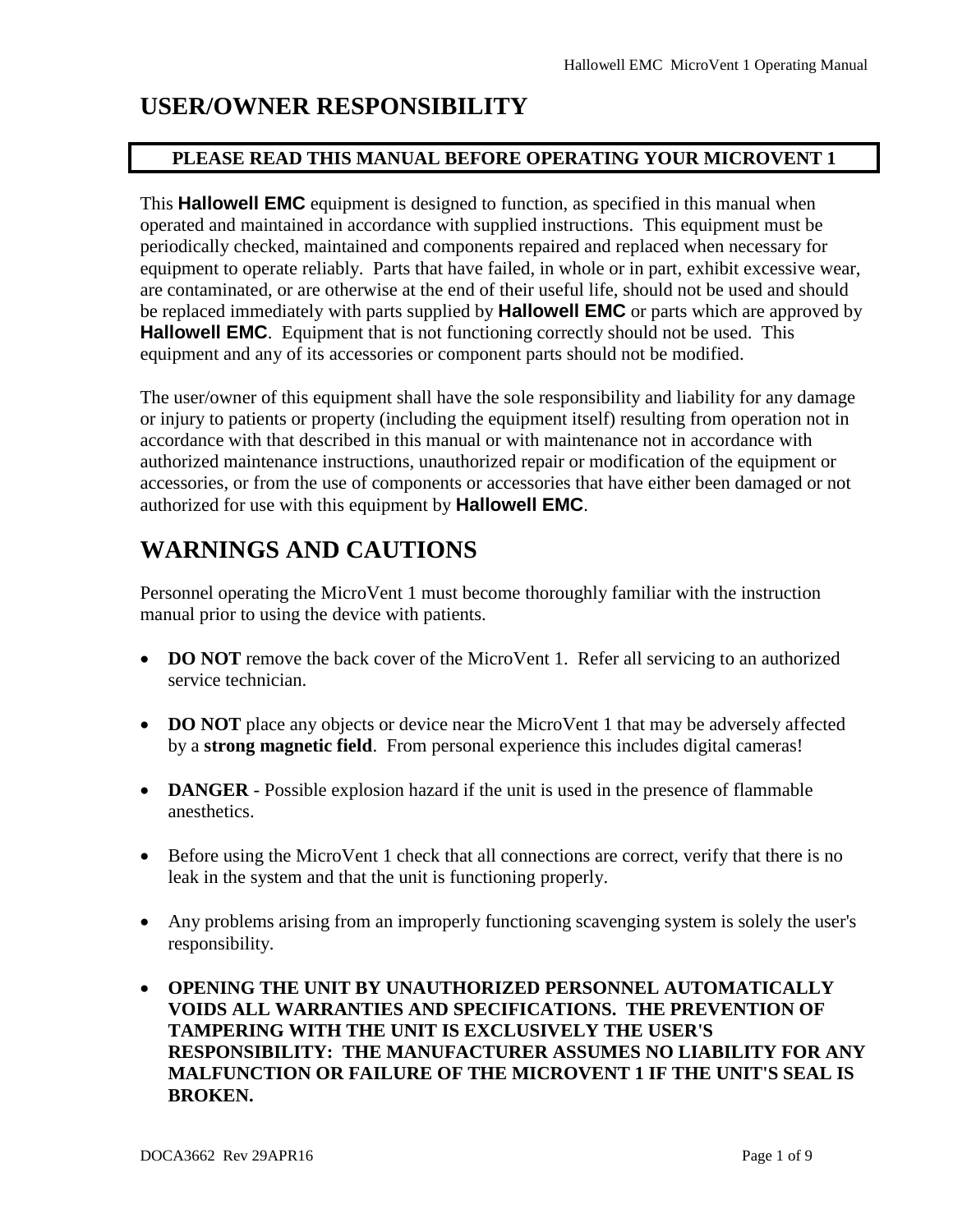### **WARRANTY**

The **Hallowell EMC MicroVent 1 Veterinary Ventilator** is covered under the warranty expressed on the warranty card attached to the unit at the time of sale to the end user, which reads as follows:

### **HALLOWELL EMC**

### **ONE YEAR LIMITED WARRANTY**

This unit is warranted by **HALLOWELL EMC** to be free of defects in material and workmanship for a period of 1 (one) full year from invoice date of original purchase.

This warranty does not cover unit damaged by abuse or where unit is operated outside the normal operating conditions. The defective part will be repaired or replaced at our option when sent postage prepaid, insured to **HALLOWELL EMC**  accompanied by a copy of original invoice. **HALLOWELL EMC** shall not be responsible for any other incidental, contingent or consequential charges or damages.

All conditions of this warranty become null and void should a **VOID** seal be broken.

*THE WARRANTY STATED HEREIN (INCLUDING ITS LIMITATIONS) IS THE ONLY WARRANTY MADE BY HALLOWELL EMC AND IS IN LIEU OF ALL OTHER WARRANTIES, WHETHER EXPRESSED OR IMPLIED, INCLUDING ANY WARRANTY OF MERCHANTABILITY OR FITNESS FOR A PARTICULAR PURPOSE. HALLOWELL EMC SHALL NOT BE LIABLE FOR CONSEQUENTIAL OR INCIDENTAL DAMAGES OF ANY KIND.*

Prices, terms, and product specifications are subject to change without notice.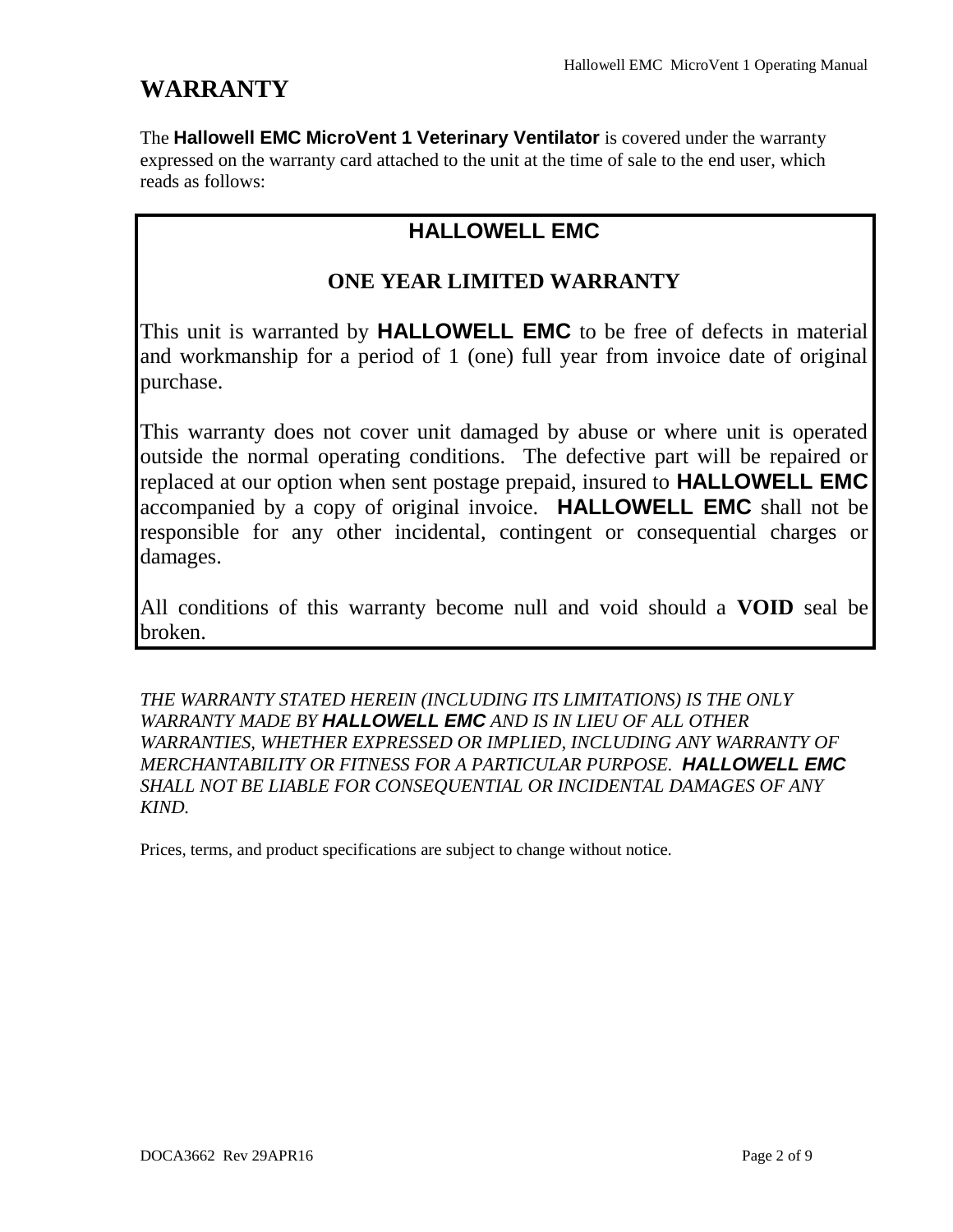### **RECEIVING PROCEDURES**

- 1. Inspect carton for signs of damage.
- 2. Remove all components from the shipping carton. Retain and store both original-shipping cartons for use in the event that the unit has to be shipped. (See "Returning For Service").
- 3. Inspect the MicroVent 1 and accessories for any signs of damage that may have occurred during shipping. If damage has occurred save the shipping container and immediately file a damage claim with the carrier. It is the receiving parties responsibility to file a claim for shipping damage.

Packed by \_\_\_\_\_\_\_\_\_\_\_\_\_\_\_\_\_\_\_\_\_ Date \_\_\_\_\_/\_\_\_\_\_/ \_\_\_\_\_\_ MicroVent 1 SN\_\_\_\_\_\_\_\_\_

Recv'd by \_\_\_\_\_\_\_\_\_\_\_\_\_\_\_\_\_\_\_ Date \_\_\_\_/\_\_\_\_/\_\_\_\_\_\_ SN verified as \_\_\_\_\_\_\_\_\_\_\_\_

The serial number is located behind the Scavenger Select switch cover. Look through the front of the plastic cover to the back side just above the switch.

4. Check the items against the packing slip and report discrepancies immediately.

All MicroVent 1 shipments include the following:

#### **Hallowell EMC MicroVent 1 Controller**

- MicroVent 1 Power Adapter (PN 090A0276) with **ONE** of the following plugs:
	- US PN 070A0736
	- $\bullet$  EURO PN 070A0737
	- UK PN 070A0738
	- AUS PN 070A0739
- Warranty Card (DOCB0202)
- Operating Manual (DOCA3662)
- One 6 mm endotracheal adapter (152A1264)
- One vaporizer bypass tube with quick connectors (000A3798)

Numerous other optional parts may have been shipped with your order also. Please refer to the packing slip for details.

5. **Please** complete and return the enclosed Warranty Registration card.

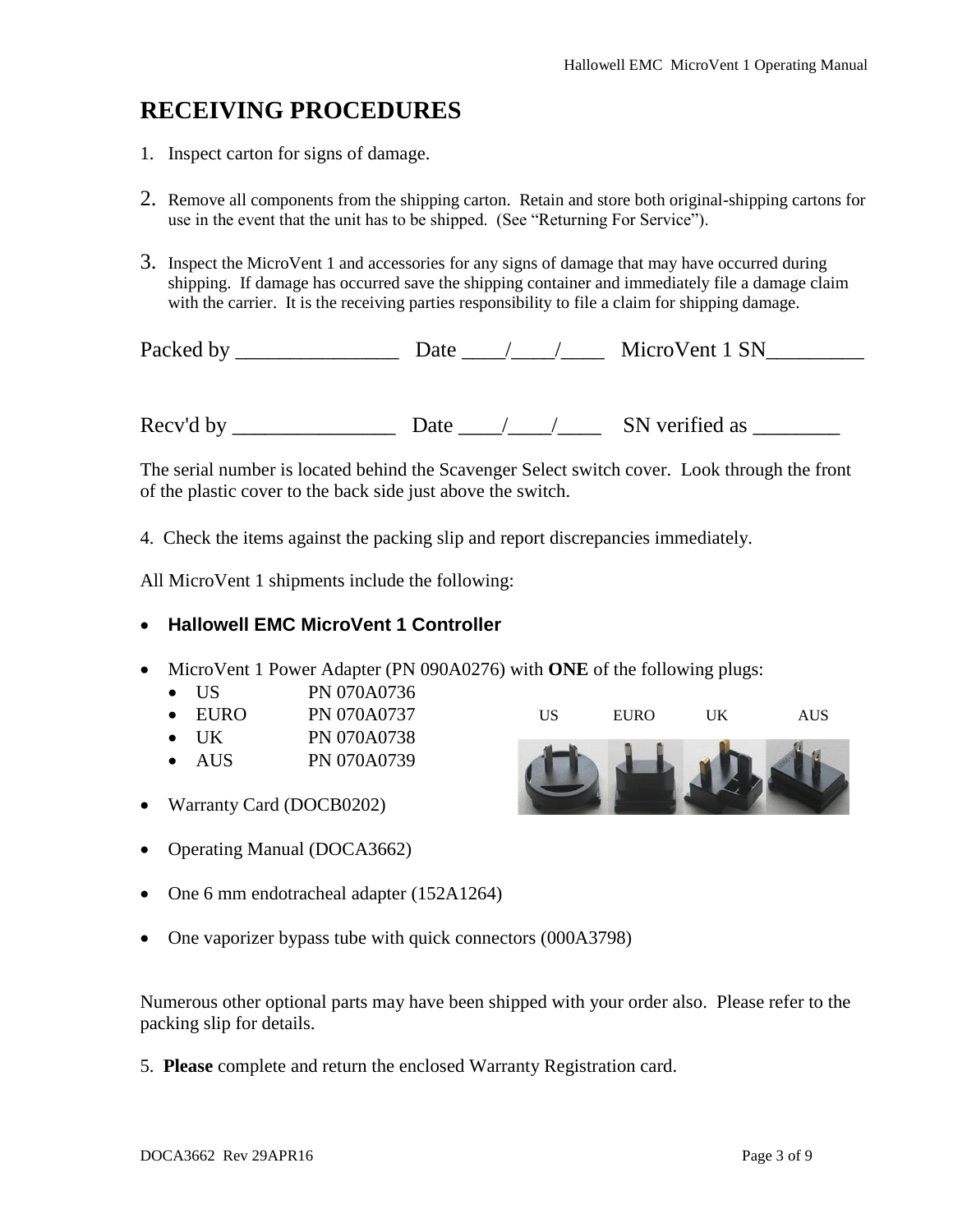### **Preparation and Setup**

Set the MicroVent 1 on your work surface. If you **DO NOT** plan on to use inhalant anesthetics, as the unit is shipped with the vaporizer bypass tube, PN 000A3798, seen in the photo to the right, you need not make any changes to this setup. Skip to connection number 3 below.

If you **DO** plan on using inhalant anesthetics continue this setup procedure by making the changes and connections described below:

Place the vaporizer of your choice on the work surface to the right of the MicroVent 1. Cut and remove the tubing from the quick connectors on each end of the ventilator bypass tube seen above.

The connections to be made are:

- $\checkmark$  On the right side panel
	- 1. **TO** the **VAPORIZER**
	- 2. **FROM** the **VAPORIZER**

The two quick connections are of different sizes. The larger connector should be connected to the inlet of your vaporizer. The smaller should be connected to the outlet of your vaporizer. The hose barbs on these quick connectors are for 1/4" (6 mm) tubing. It is recommended that you connect these quick connects permanently to the correct fitting that attaches to your vaporizer. For cage mount vaporizers use an appropriate length



of 1/4" ID tubing, not supplied, and connect the larger quick connect to an FS-2A vaporizer inlet connector and the smaller quick connect to an FS-2 vaporizer outlet connector.

- $\checkmark$  In the rear:
	- 3. **SCAVENGER**
	- 4. **SUPPLY GAS**
	- 5. Electrical **POWER**

The supply gas connection



in the rear is a standard male DISS  $O_2$  connector and should be connected to a 50 psi gas source. The scavenging port will accept either the 19mm scavenger tubing for connection to a standard active or passive scavenging system or a 15mm ET adapter which can be used as a reducer to a smaller tube size if your connecting the device directly to a vacuum system. A 15mm x 6mm ET tube adapter PN 152A1264 is supplied for this purpose. The electrical power inlet is a low voltage connector for accepting power from the AC adapter provided. AC adapters are available with US (standard), UK, EURO or AUS plug configurations and will accommodate voltages from 100 – 240 VAC at 47 – 63 Hz.

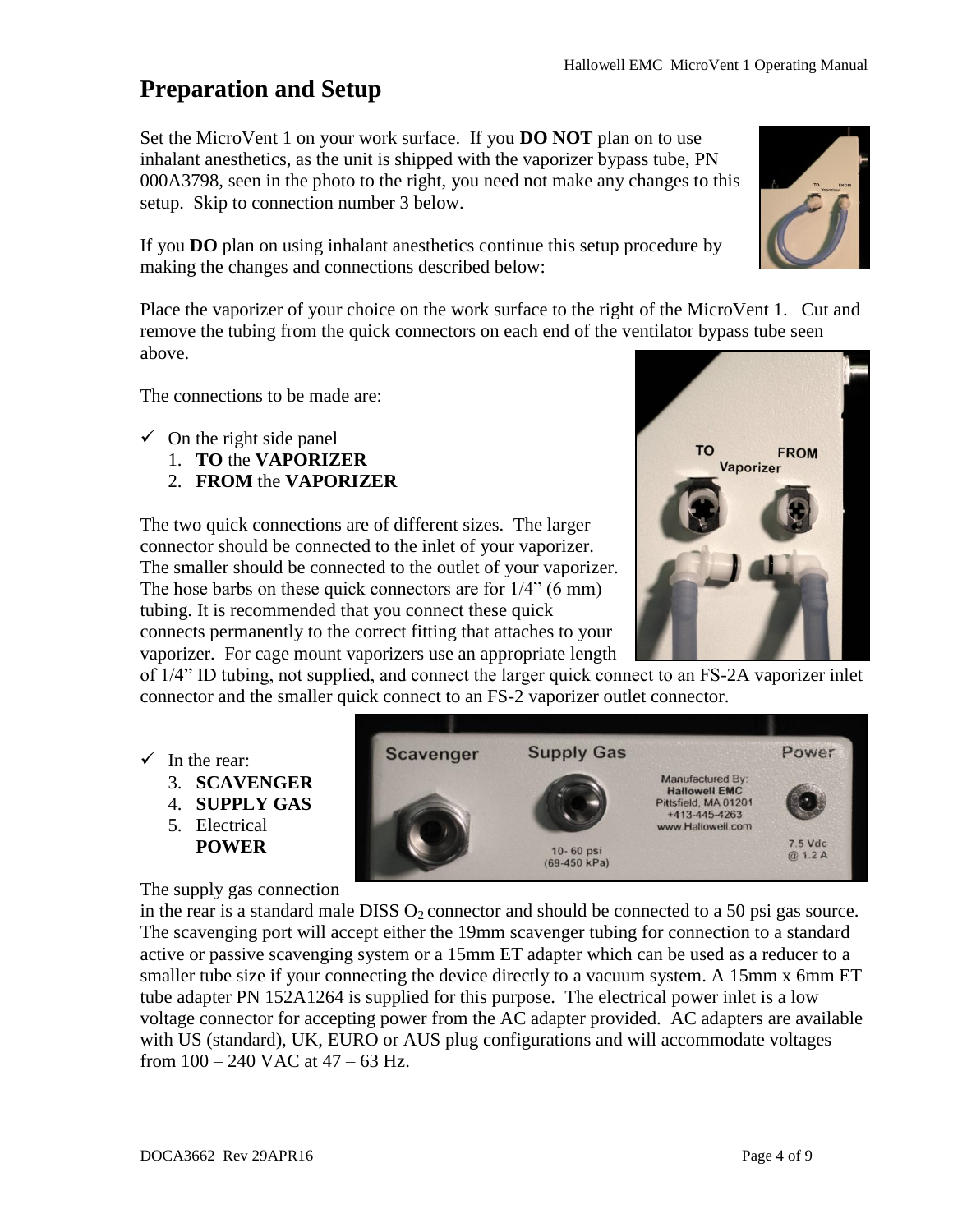#### Hallowell EMC MicroVent 1 Operating Manual

### **Controls:**

- 1. Handle
- 2. Breathing Circuit Pressure manometer
- 3. Power/Frequency indicator
- 4. Power switch
- 5. Amplitude
- 6. Frequency
- 7. IPPV / HFOV mode switch
- 8. Scavenger select switch
- 9. Oxygen flowmeter
- 10.Vacuum Scavenging flowmeter
- 11. Mean airway pressure adjustment
- 12. User accessible sampling port
- 13. Breathing circuit
- 14. Patient connection



We have updated the breathing hub that is attached to the puck and cylinder on the right side of the MicroVent1 Chassis. Now, when the MicroVent1 is being shipped to you, in for repair, or even being stored for a period of time, the hub may be disconnected to prevent damage from occurring to this part. By pushing the orange locking ring, shown below, towards the chassis, the black post is able to be pulled out. When reinserting the tube, gently push it into the orange ring to lock into place.



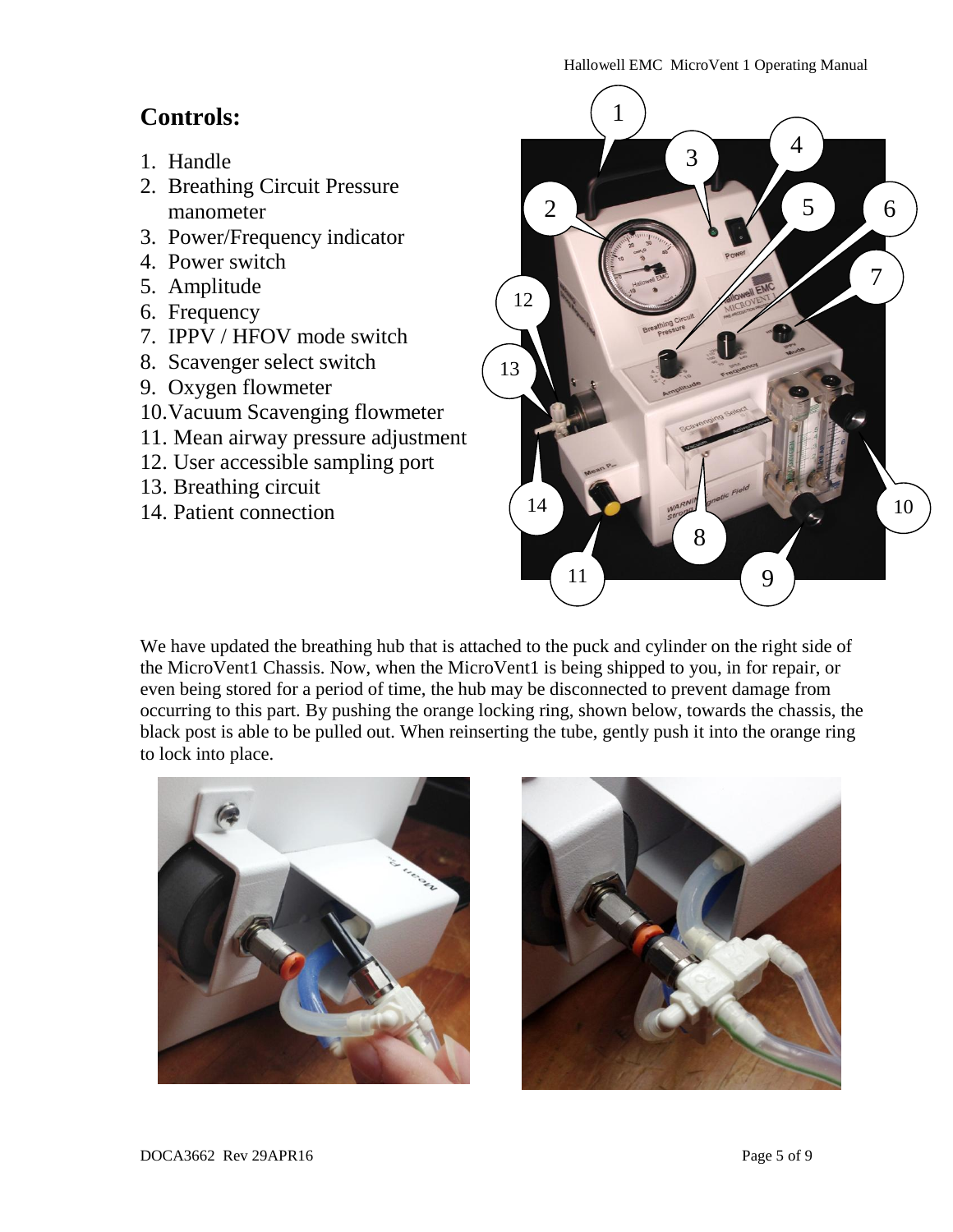#### To From Vaporizer Vaporizer **Scavenger** Glass cylinder **HFOV** Open Interface Flow & floating puck ٦ø hight IPPV w ᄴ 中中中 LPM Amplitude Rate Mode  $\mathsf{CmH}_2\mathsf{O}$   $\qquad \qquad$  Scavenger 0.5 电电电电电 Type Select: Vacuum Filter  $\Omega$ Active/ Breathing Needle Valve: Passive Pressure **Circuit** Adjust Mean Paw Regulator Oxygen Flow meter 10-60 psi gas supply To To Patient Scavenger (Oxygen)

### **Pneumatic Schematic**:

### **Functional description:**

The MicroVent 1 is a dual mode ventilator. It will operate to deliver standard intermittent positive pressure ventilation (IPPV) or it will operate to deliver high frequency oscillatory ventilation (HFOV). The entire breathing system has a volume of less than 1cc. There are just four parameters to control, **Oxygen flow** (9), **Frequency** (6) (breaths per minute), **Amplitude** (5) (tidal volume) and Mean Airway Pressure (11) (**Mean Paw**). In operation a small flow of fresh gas, in the range of 50-100ml/min or as low a flow as you are comfortable putting through your vaporizer, is set. This gas can be oxygen as provided by the built-in flowmeter (9) or any mixture of gases you provide from an external source. This gas may flow through an anesthetic vaporizer if you desire using gas anesthetics, then on to the breathing system (13) where it passes the patient connection (14), flows through an open needle valve (11) and on to your scavenging system as required. The animal may breathe spontaneously from this stream of gas as it passes the patient connection at all times. The needle valve (11) is used to adjust Mean  $P_{aw}$  as seen on the pressure manometer (2). As the valve is closed, gas flow is restricted causing pressure in the breathing system and thus in the animal's lungs to increase. This Mean  $P_{aw}$  will maintain the expanded lungs permitting continuous gas exchange with a minimum of atelactatic alveoli.

The breathing system is also connected to a glass cylinder containing a floating puck, which is set in motion as per the settings for frequency (6) and amplitude (5). In IPPV mode the frequency selectable ranges from 75 to 240 breaths per minute (BPM). The tidal volume (TV) deliverable is from zero to 10ml. This does not limit the usefulness of the MicroVent 1 to extremely small animals. A switch (7) to HFOV mode changes the frequency range to 750 to 2400 "breaths" or more accurately cycles per minute. The "tidal volume" during HFOV is generally an order of magnitude less than it would be during IPPV and is now used to set up an oscillation of the molecules of gas from the breathing system down to the alveoli.

DOCA3662 Rev 29APR16 Page 6 of 9 Gas exchange during HFOV is accomplished via several mechanisms. Traditional convective or bulk flow occurs in the proximal airways close to the endotracheal tube. The oscillation setup in the system helps promote the molecular diffusion of the different gasses in the system. There is a gradient in the partial pressures of oxygen and anesthetic gas in the system from a peak where the fresh gas flows past the patient connection to a low in the alveoli where the concentrations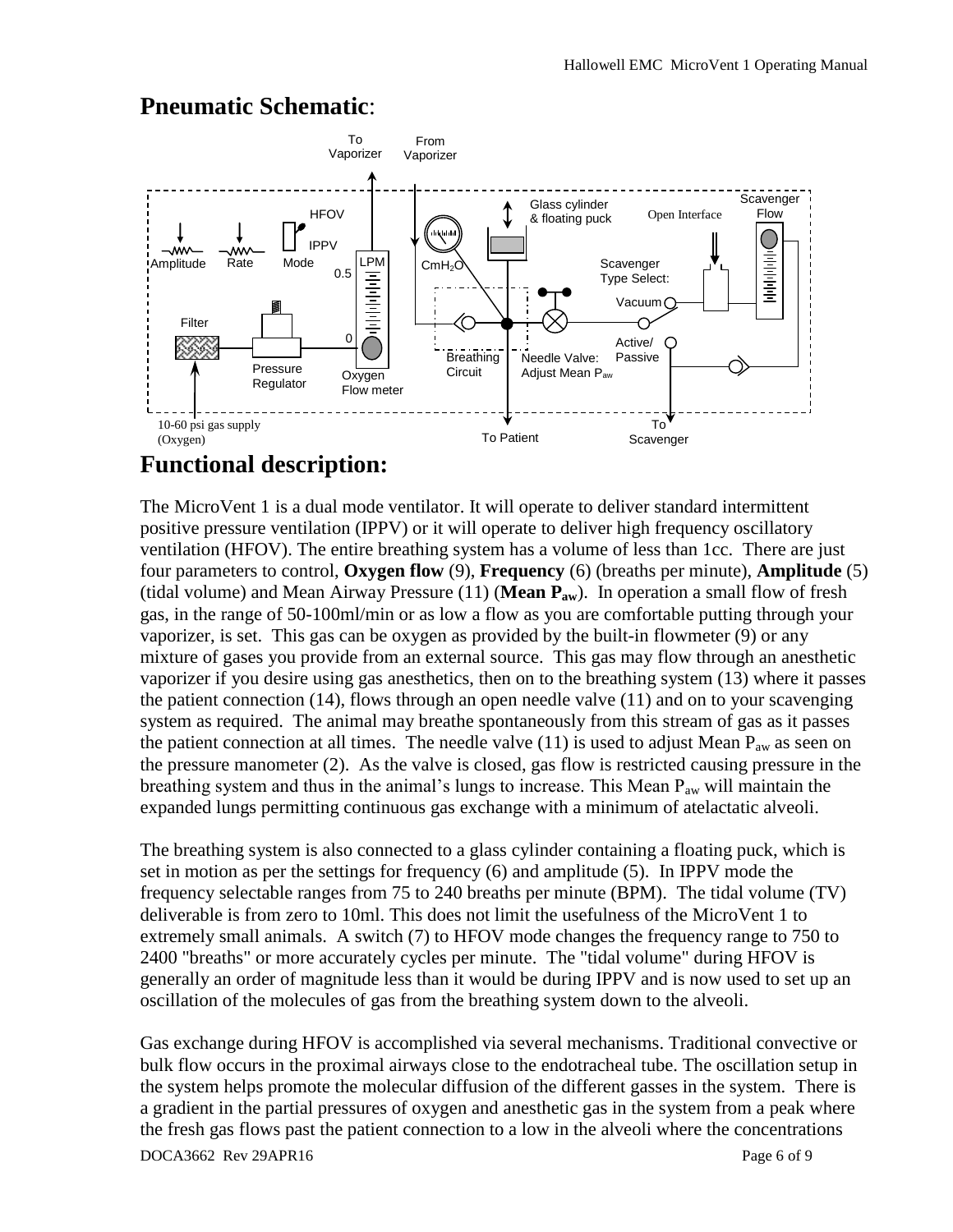Hallowell EMC MicroVent 1 Operating Manual have been decreased by patient uptake. There is also a gradient in the partial pressure of carbon dioxide in the system from a high in the alveoli to a low in the fresh gas stream. Oxygen and anesthetic molecules continually migrate toward the alveoli while carbon dioxide continually migrates toward the fresh gas stream as they all seek to come into equilibrium within the system. Turbulences produced by bulk flow, Taylor dispersions, pendelluft flows, asymmetric velocity profiles between the center and the edges of the airway lumens and cardiogenic mixing are some of the other known mechanisms of gas exchange

The oscillations are superimposed on the set Mean  $P_{aw}$ , "all" the alveoli are held open in virtually a steady state as the frequency is very high and volume of the oscillations is minuscule. The animal now only vibrates slightly; actually it is more like a hum. No longer do you have the gross movement of the respiratory cycle so distracting to the microsurgeon.

In addition, depending on the amplitude of each cycle and the set mean  $P_{aw}$ , a value of resulting continuous positive airway pressure, CPAP, can be set and observed on the pressure manometer (2). This feature naturally allows and virtually assures that the operator will be implementing lung protective strategies as described by Amato and Ranieri, et al. The alveoli are no longer collapsing on expiration then snapping open again as they expand with each breath. This condition has been shown to cause damage to the alveolar epithelium and endothelium.

For convenience also incorporated into the MicroVent 1 is a system that allows it to be directly connected to any type of scavenging system, direct vacuum, an active or a passive system. Placing the **Scavenger Select** switch (7) in the **Active/Passive** position directs the waste gasses directly to the rear scavenging port where you can connect a charcoal canister, a length of tube to a fume hood or through the wall to the outdoors or to an active system that already has a scavenging interface valve in place. Switching to the **Vacuum** position directs the gasses into an internal open interface system allowing you to connect a vacuum line directly to the scavenging port with the 6mm endotracheal tube adapter provided. In this case the scavenging flow rate is then adjusted with the flowmeter on the front panel. It must be set to a flow rate greater than the fresh gas flow rate as provided but the oxygen flowmeter (9) or the externally set flow you are providing.

### **Functionality test:**

- With the unit turned off, insure that the Mean  $P_{aw}$  adjusting needle valve is fully open, fully CCW.
- Open the oxygen flowmeter valve to verify the existence of a supply of oxygen. Set the flow rate to 0.2 lpm.
- Occlude or place a test lung on the patient connection.
- Slowly turn the Mean  $P_{aw}$  CW to increase the Mean  $P_{aw}$  to 10 cmH<sub>2</sub>O.
- Set the Amplitude to 5, Frequency to 100 and the Mode to IPPV.
- Turn the unit on. After a delay of 1-2 seconds the puck within the glass housing should start oscillating as evidenced by the fluctuations observed on the Breathing Circuit Pressure gauge.
- Increase and decrease the amplitude and frequency controls, observe that the controls have the desired effects.
- Switch to HFOV mode and repeat the step above.
- Turn the unit and O2 flow off.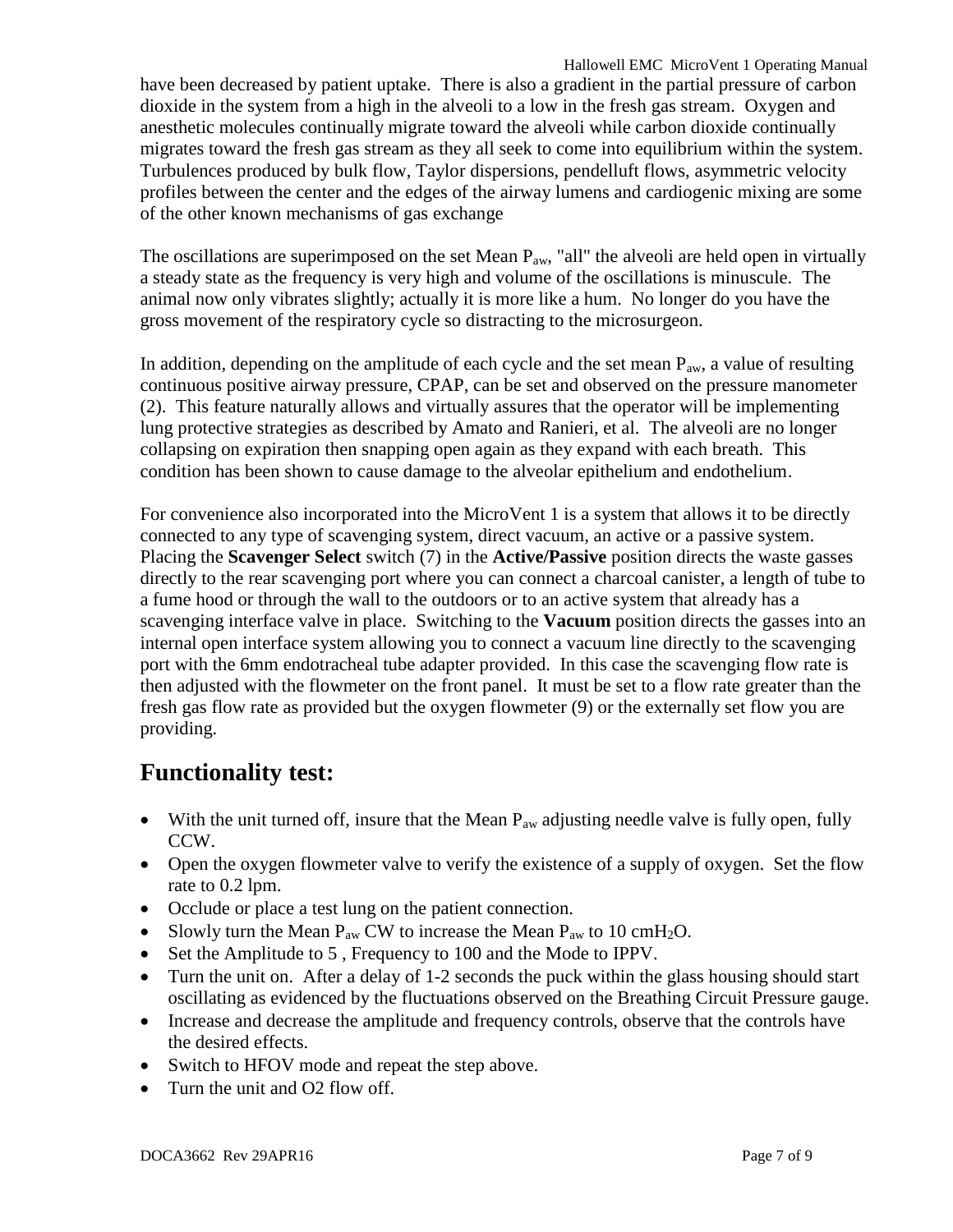If the MicroVent 1 does not perform as described above, DO NOT use the unit. Resolve the discrepancy or remove the unit for service.

### **Operating the MicroVent 1 with a patient**

| 1. Always start with the MicroVent <b>Power</b>                      | 9. Turn the MicroVent <b>Power</b> on                      |
|----------------------------------------------------------------------|------------------------------------------------------------|
| off                                                                  | 10. Observe the power light flashing in time               |
| 2. Set the <b>Mode</b> to IPPV                                       | with each breath or cycle                                  |
| 3. Open the <b>Mean <math>P_{aw}</math></b> control completely       | 11. Increase the <b>Amplitude</b> adjusting it and the     |
| (fully CCW)                                                          | <b>Mean <math>P_{aw}</math></b> to obtain the desired peak |
| 4. Set the fresh gas flow desired                                    | inspiratory and PEEP pressures.                            |
| 5. Connect the patient                                               | 12. If desired switch <b>Mode</b> to HFOV and              |
| 6. Increase the <b>Mean <math>P_{aw}</math></b> to the desired level | adjust as required                                         |
| 7. Set the <b>Frequency</b>                                          |                                                            |
| 8. Set the <b>Amplitude</b> to "1"                                   |                                                            |

### **Cleaning and Maintenance**

Use no alcohol on or near any plastic parts. Clean only with a damp cloth and mild detergent. Do not allow moisture to enter the glass puck assembly. Under normal operation the flow of gas flowing through the breathing system will carry any moisture from the patient away.

A replacement breathing circuit is available through part number 200A3586B.

A replacement breathing circuit hub is available through part number 200A5537A.